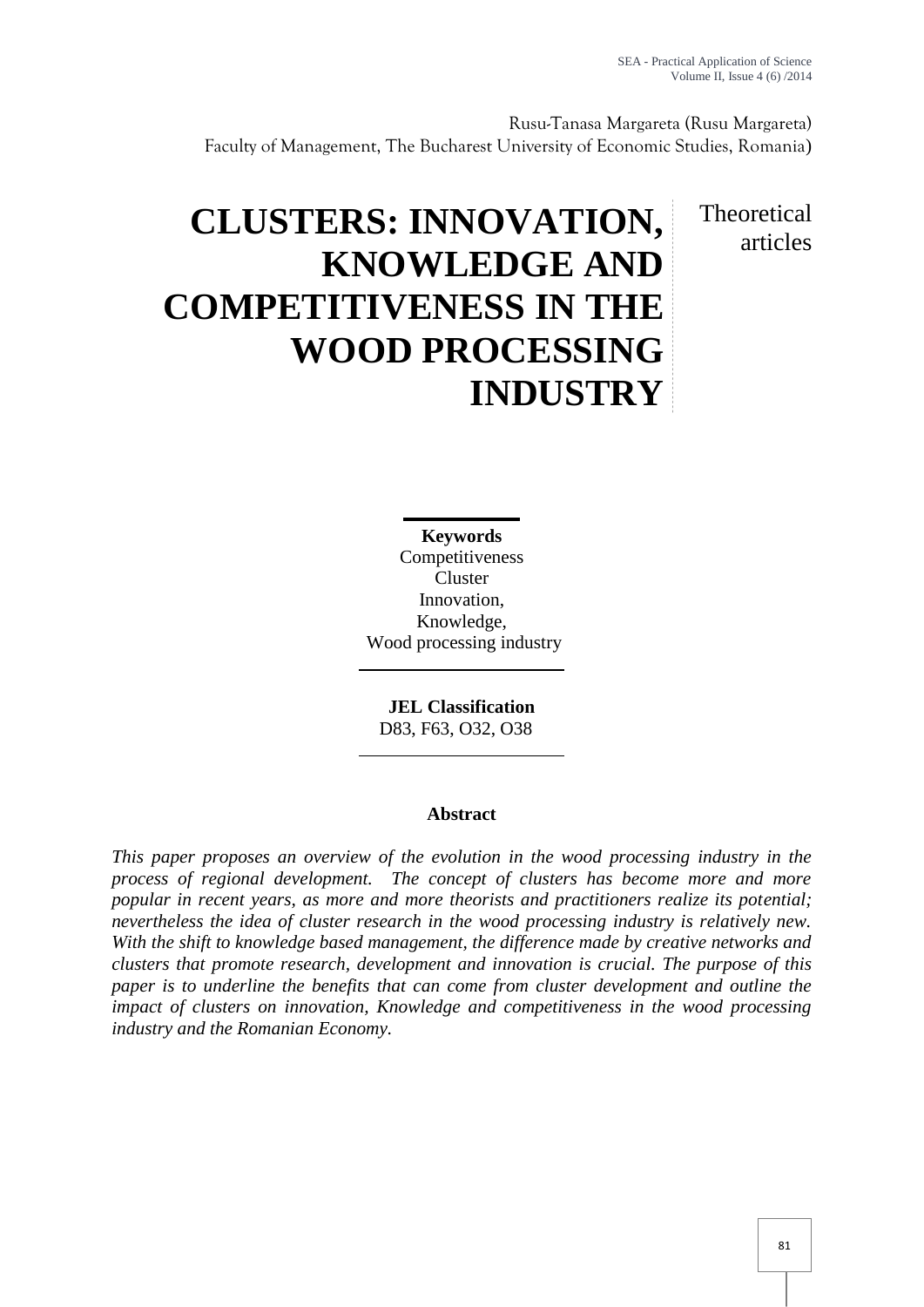# **Introduction**

Clusters can be defined in many ways depending on the purpose and the specific context in which the term is used. The cluster(ing) concept flourished over the past two decades (Asheim et al. 2006), building on microeconomic and economic geographic discourses explaining spatial concentration on the basis of static and dynamic localization economies. Only slowly recognizing the importance of the spatial dimension of his cluster concept, Porter (1990) conceptualized clusters as groups of firms operating in related branches of industry at the level of final products, raw materials, equipment, machinery and services, for in-stance, competitors, users and producers of intermediary and final products, and producers of complementary goods and services.

In recent years for many governments around the world and the policy makers of the European Union the development of clusters has become a focal point. Technology clusters are found in many European regions. A concentration of competences, especially in technological clustering, is found in the Nordic countries (Finland, Sweden and Denmark) together with the south of the UK, Germany and France. In these countries many large European organizations are present and invest large sums in R&D. Employment clusters are dominantly found in south and east European regions and Ireland. In central Europe they are often found in combination with technological competences. Many production site companies have been moved from central Europe to other European regions, where employment costs are lower and thus contributed to a rise in employment.( European Commission, 2012)

#### **What are clusters?**

A cluster is not simply an alternative term for an industry. Clusters span industries -- and are unique concentrations of interrelated economic activities. By definition, clusters are geographic concentrations of competitive industries that either have close buy-sell relationships, common technologies, or that share a labor pool that gives businesses within the cluster competitive advantage (Felbinger, Robey,2001).

Clusters can be defined as a group of firms, related economic actors and institutions that are locate close to each other and have reached a sufficient scale to develop expertise, services, resources, suppliers and specialized skills. (Vlasceanu, 2014). A cluster is a geographical concentration of interconnected companies, specialized suppliers or support type organizations of related businesses, in certain areas, which are in competition with each other and that are at the same time cooperating( Sternberg, Litzenberger, 2004)

Following development of the concept of interorganizational networks and practical development of clusters; many perceive there are four methods by which a cluster can be identified(Wikipedia.org- Business clusters):

- Geographical cluster
- Sectoral clusters (a cluster of businesses operating together from within the same commercial sector e.g. photonics (Aston Science Park, Birmingham))
- Horizontal cluster (interconnections between businesses at a sharing of resources level e.g. inttelectual property, knowledge based management)
- Vertical cluster (i.e. a supply chain cluster)

Taking into account the type of comparative advantage several types of business clusters, based on different kinds of knowledge, are recognized:

- High-tech clusters These clusters are high technology-oriented, well adapted to the knowledge economy, and typically have as a core renowned universities and research centers, e.g. the East London Tech City or Paris-Saclay.
- Historic know-how-based clusters These are based on more traditional activities that maintain their advantage in know-how over the years, and for some of them, over the centuries. They are often industry specific. For example: London as financial center.
- Factor endowment clusters They are created because a comparative advantage they might have linked to a geographical position. For example, wine production clusters because of sunny regions surrounded by mountains, where good grapes can grow. This is like certain areas in France, Lombardy, Spain, Chile or California.
- Low-cost manufacturing clusters These clusters have typically emerged in developing countries within particular industries, such as automotive production (Bordei, 2014), electronics, or textiles. Cluster firms typically serve clients in developed countries. Drivers of cluster emergence include availability of low-cost labor, geographical proximity to clients (e.g. Eastern Europe for Western European clients).( Altenburg, Meyer- Stamer, 1999).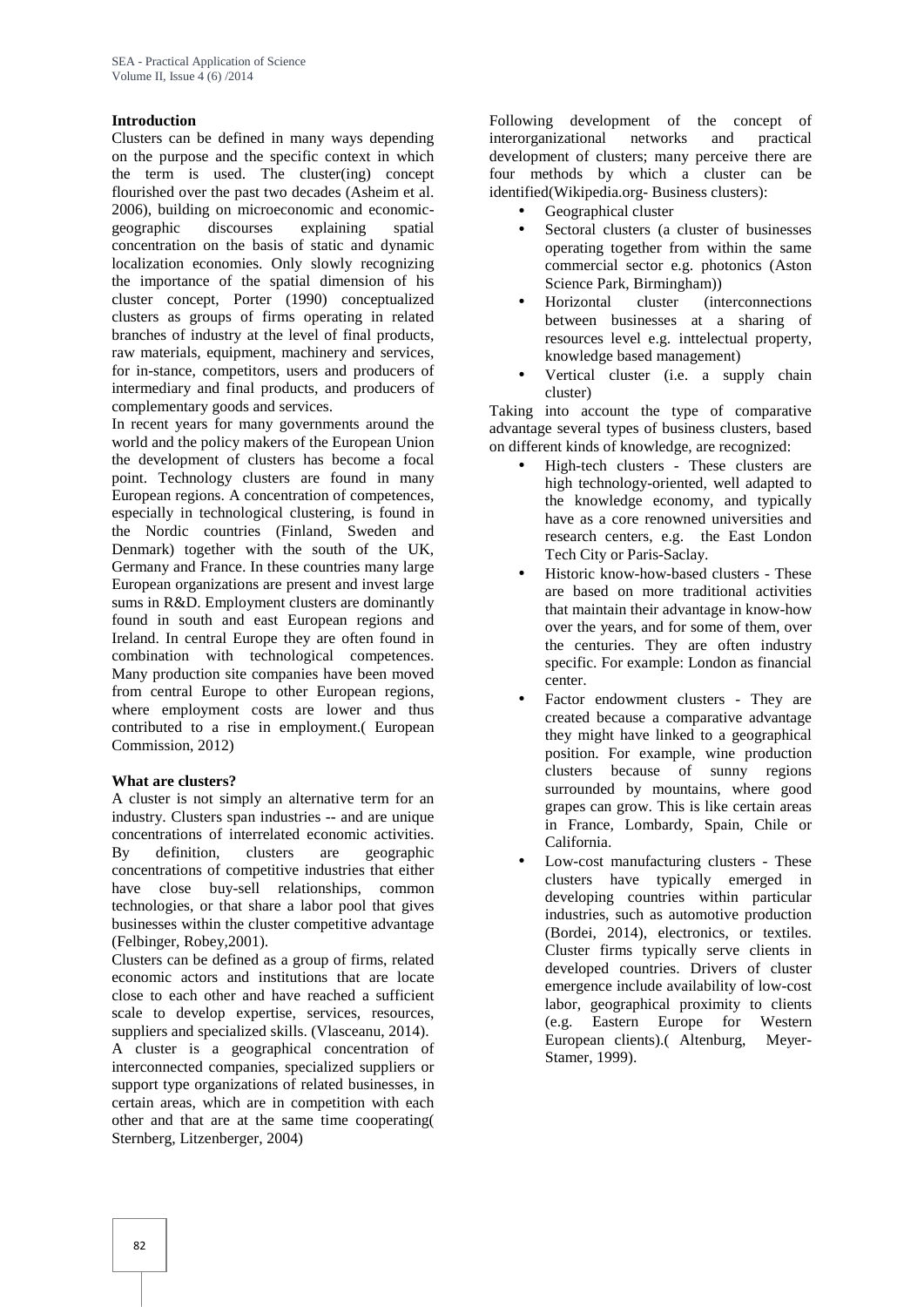Knowledge services clusters - Like low cost manufacturing clusters, these clusters have emerged typically in developing countries. They have been characterized by the availability of lower-cost skills and expertise serving a growing global demand for increasingly commoditized (i.e. standardized, less firm-specific) knowledge services. Multinational corporations have played an important role in 'customizing' business conditions in these clusters (Manning, 2008). One example for this is the establishment of collaborative linkages with local universities to secure the supply of qualified, yet lower-cost engineers. (Manning, Sydow, Windeler, 2011).

The theoretical foundation of cluster and network formation, transaction-cost-reducing characteristics of cluster and network arrangements are identified as follows (Sydow 1992):

• Long-lasting arrangements between suppliers or clients reduce the transaction-cost-specific investment risk.

• Network-specific stable and intensive exchange relationships enable a precise knowledge of the strengths and weaknesses of potential clients or suppliers and ultimately result in lower costs for search and negotiation.

• The creation of inter-organizational dependencies and the practice of control reduce opportunistic behavior.

• An increase of technological interdependencies allows the immediate assertion of product and process innovations.

• Risks in quality can be reduced by mutual information.

• Inter-organizational learning is accelerated.

• Trust-building measures result in the establishment of a clan-like inter-organizational culture in which opportunistic behavior results in an imminent exclusion from the clan.

#### **Innovation clusters and regional development**

The EU regional is based on intangible networking clusters in Europe. like clusters that supports the effectiveness of transformation in EU regions (Pachura P., 2010)

A flexible organization in which each company performs certain activities in line with the market demand and the cluster strategy and organizational learning which is often stated as an objective of cluster function and formation are crucial elements. Michael Porter in The Competitive Advantage of Nations (1990) claims that clusters have the potential to affect competition in three ways: by increasing the productivity of the companies in the cluster, by driving innovation in the field, and by

stimulating new businesses in the field. Maintaining a competitive advantage is crucial. Porter argues that economic activities are embedded in social activities; that 'social glue binds clusters together'(Porter 1998). In regional and rural areas, significantly more innovation takes place in communities which have stronger inter personal networks.

Blien and Maier in 2008 underline that innovation dynamics and the structure and evolution of industrial clusters are two empirical issues that require a careful analysis of the local economic context and a identification of the types of organizations that operate in that environment in particular. "Identifying the characteristics of the firms, their transactions, and their relations with other firms will then allow us to make realistic assessments of how the firms will most likely perceive the effects of unintended outward knowledge spoilers. On this basis we can then begin to make predictions regarding the types of local behavior, and the modes of local innovation generation"( Blien and Maier, 2008).

Muffatto and Giacon said in 2012 that " clusters are increasingly seen in modern economies as strong building blocks for accelerating industrial transformation and developing new competitive advantages in a region that will speed up the creation of new companies and jobs and drive economic growth(Muffatto, Giacon, 2012)**.**

#### **Clusters and cluster policies in the EU**

Due to the increasing importance of clusters, a large number of policy initiatives were launched and implemented in Europe aiming at fostering existing clusters or creating favorable conditions for encouraging new ones.

In January 2008, the launch of the European Cluster Memorandum marked an important step in supporting cluster development. The memorandum points out that the European Commission in association with the Member States should prepare a framework concept outlining the strategy for supporting the creation and growth of world-class In October 2008, the Commission's Communication entitled "Towards world-class clusters in the European Union: Implementing the broad-based innovation strategy "outlined a policy framework for action which aims to raise the level of excellence and openness of clusters. Besides efforts to improve the framework conditions, this includes:

- establishing a high-level European Cluster Policy Group to explore ways to best assist EU countries in supporting clusters
- expanding the policy dialogue under the European Cluster Alliance (under PRO INNO Europe®)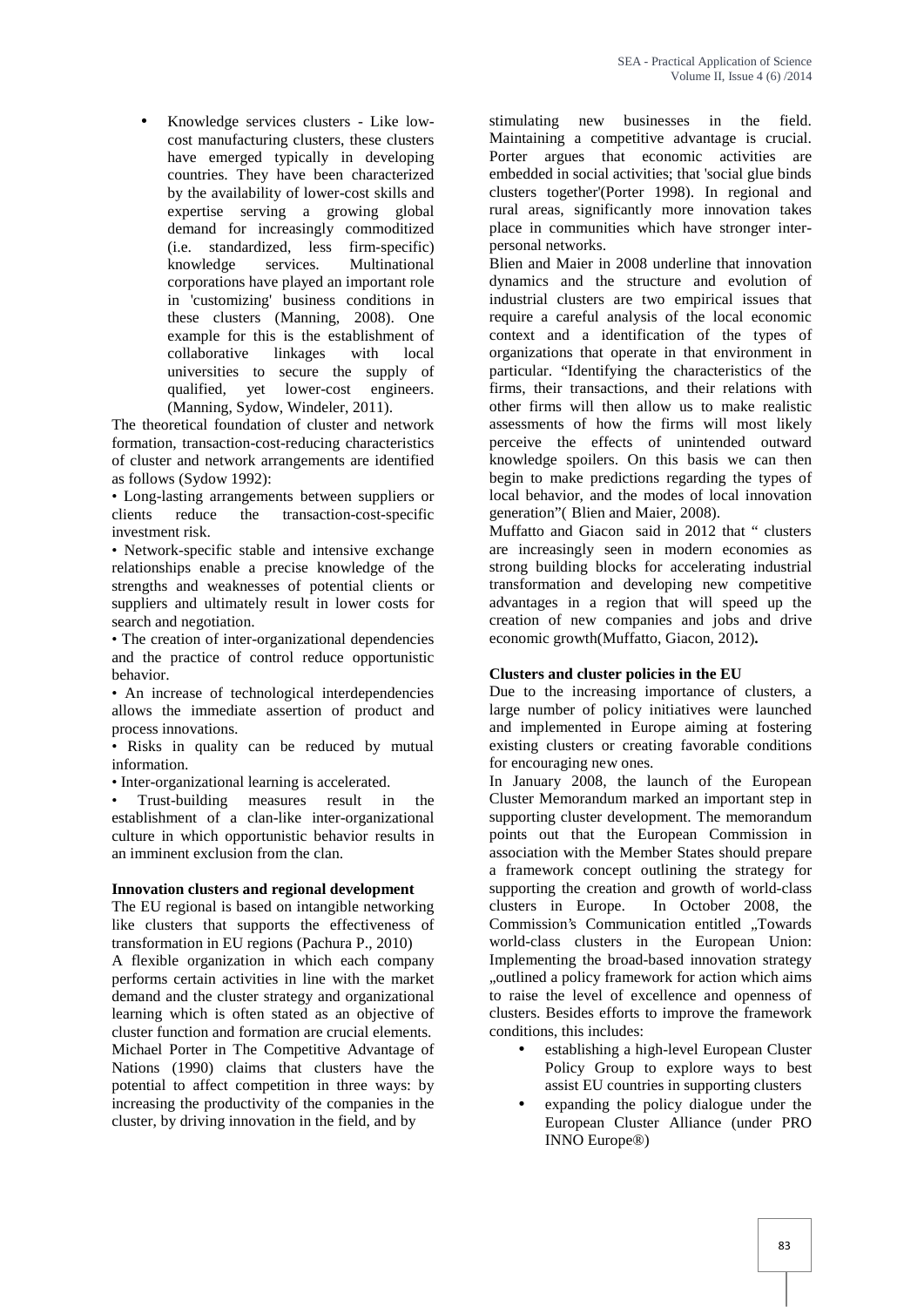fostering transnational cooperation between cluster organizations at a practical level in view of developing and testing new or better innovation support tools for cluster firms (European InnovationPlatform for Clusters (Cluster-IP) under Europe INNOVA)

The "European Cluster Alliance", created under the PRO INNO Europe initiative, provides a platform bringing together regional, national and European actors, with the objective to define and implement a European cluster policy agenda. The role of the Commission in this process is to facilitate all forms of cooperation that could lead to more competitive clusters in Europe, by providing neutral economic analysis on existing and emerging clusters, identifying good practice, providing intelligence on opportunities for cooperation and facilitating networking at practical and strategic levels. Ongoing European policies are complementary to regional and national efforts to build strong clusters in Europe, thereby contributing to a consolidation of the scattered cluster picture in Europe, including the facilitation of cooperation between regions of unequal development (European Commission, 2013)

According to the INNO-Policy TrendChart in cooperation with the ERAWATCH tool, more than 130 specific national measures supporting clusters were identified in 31 European countries in 2008( European Commission,2012) .

A survey of cluster organizations in Europe reveals that cluster organizations put their focus on building an identity, a strategy and brand for the cluster, and enhancing innovation through collaboration across innovation gaps and joint R&D projects. Less focus is put on business development among member firms (export promotion, commercial cooperation and joint purchasing). (Ketels, Lindqvist, Solvell, 2012).

Cluster based strategies – as part of industry, innovation, regional and science policy – should account for both a rejuvenation of established industries in Europe, as well as paving the ground for new emerging industries. The chances of success are improved if such policy initiatives are fact-based.( Borbei, 2014)

The Commission study on internationalization opportunities for SMEs in 2011 found that SMEs face particular obstacles to tapping the global market, not when it comes to access to market information, locating possible customers and finding the right partners. Complex issues such as compliance with foreign laws, mandatory rules of contract law, customs rules, technical regulations and standards, managing technology transfer and protecting intellectual or industrial property rights can be seen as barriers in competing on the global

market. In dealing with such challenges SMEs in

the wood processing industry are usually less well equipped than larger enterprises with in‐house expertise and financial or human resources.

#### **Clusters in Romania – the wood processing industry**

In 2013, SMEs in the non-financial business sector in Lithuania, Latvia, Malta, and Romania, posted a positive and strong performance in terms of number of firms, employment and value added, with gains higher than 3%( Annual report on European SMEs 2013/2014:a partial and fragile recover, 2014)

The wood processing industry in Europe is undergoing a period of change marked by increasing global competition, a far-reaching transformation of the supply chain and high innovation dynamics. (European Commission, Creative industries trigger innovation spill-overs in other industries, 2014). The resulting innovation and cost pressure is felt particularly hard at the level of small and medium size enterprises (SMEs). Over the last years cluster initiatives in the wood processing industry have been established across the Globe with the aim to support the regional supply industry. Innovation networks between wood processors, suppliers, research institutions as well as supporting institutions have proven successful in responding to new market and technological challenges. Globalization demands competitive advantages from SMEs in the wood processing industry that begin with a global strategy and can move quickly to take advantage of cross‐border activities. Providing support is a key step in allowing SMEs to leverage the benefits of increased foreign demand for goods and services. For example the FSC marketplace promotes global opportunity and equality in trade by helping users find FSC certified suppliers and buyers across international borders (www.marketplace@fsc.org.). Not only is the marketplace a way to promote global competition and clusters but it is also a way to mitigate climate change.

Towards Europe 2020, the European Commission adopted a comprehensive innovation strategy to enhance Europe's capacity to deliver smart, sustainable and inclusive economic growth. This strategy concerns the so called concept of Smart Specialization Strategy in different key regions. It is of crucial importance, especially for less developed economic regions. According to this concept, each region must set its own innovation priorities and streamline public funds in those technological fields, where certain advantages and thus exploitation prospects exist.

The forests in Romania represent an important economic potential for the development of the rural region. Measures for the rational administration of the forests have been imposed in order to turn the Romanian forests into an important factor for the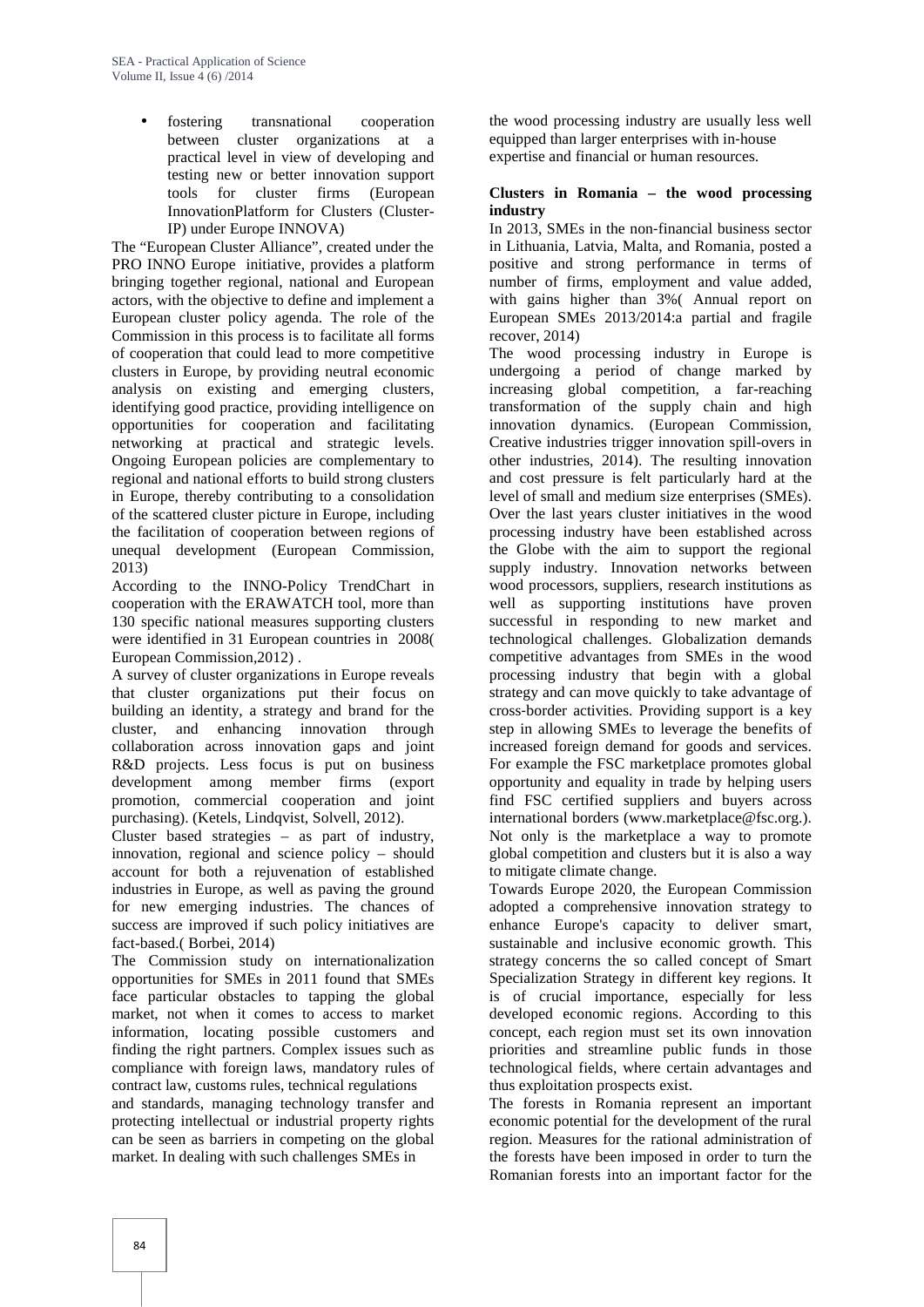superior capitalization of the rural area, the development and the modernization of the wood processing industry in competitive organizations/production units which take into account the traditions and qualified workforce.

In the less developed economic regions in Romania where there is a constant supply of wood raw material and an abundance of qualified work force the wood processing industry represents a Smart Specialization Strategy. Due to the law cost with labor and raw materials compared to other west European countries clusters in this industry could represent for SMEs a solution to cut down on cots with research, development and innovation ( Rusu, 2013).

A powerful knowledge management within a cluster leads to exploitation and processing at a higher level of information and knowledge because of the high potential of research and innovation of the cluster - consequently, the effect can only be increased business efficiency and competitiveness of member firms of the cluster, which leads in its turn to the economic development of the region in which the cluster belongs (Vlasceanu, 2013).

This ripple effect that could arise from this when industries benefiting from an increase in foreign demand increase their employment and purchases of goods and services from suppliers to meet the additional foreign demand, and in turn this increase in employment and production at suppliers will further boost employment and production in other industries in the area.( Annual report on European SMEs 2013/2014:a partial and fragile recover, 2014)

#### **Conclusions:**

The transition of the Romanian economy to the knowledge based management in firms in the wood processing industry is a complex and continuous process, which is based on building a knowledge culture, continuous learning and fostering research, development and innovation. Implementing the idea of clusters in the wood processing industry would be a good way through which the transfer of knowledge and better response to environmental changes from small and medium enterprises can be achieved in order to compete with large companies internally and internationally. The development of clusters in the Romanian economy would influence the economic growth and competitiveness with a huge impact on innovation, knowledge and competitiveness.

In the wood processing industry clusters would represent the ideal structures for some companies to build their skills, knowledge and know-how together. To some extent, this form of organization enables the creation of common structures and/or facilities, which allow the smaller organizations or the ones that lack experience, knowledge and

expertise to learn from others. The benefit of this collaboration cooperation and /or coordination determines more advance capabilities and thus the organizations grow and share the risks and research and development costs together. Moreover by incorporating universities, institutes and research centers, NGO and other entities leads to the growth and economic development of the region from which the cluster is part of.

# **Acknowledgment**

,,This work was financially supported through the project "Routes of academic excellence in doctoral and post-doctoral research - READ" co-financed through the European Social Fund, by Sectoral Operational Programme Human Resources Development 2007-2013, contract no POSDRU/159/1.5/S/137926."

# **Reference**

- [1.] Altenburg, T., Meyer-Stamer, J., (1999). How to promote clusters: policy experiences from Latin America. World Development 27 (9), p. 1693-1713.
- [1.] Asheim, B., Coenen, L. (2006) Contextualising Regional Innovation Systems in a Globalising Learning Economy: On Knowledge Bases and Institutional Frameworks
- [2.] Blien, U., Maier, G(2008). *The Economi s of Regional Clusters: Networks, Technology and Policy*, UK: Edward Elger Publishing Limited.
- [3.] Bordei, C., (2014). Influence of automotive clusters in regional development, SEA - *Practical Application of Science*, Volume II, Issue 3 (5) /2014, p. 149-159
- [4.] European Commsions (2014). Creative industries trigger innovation spill-overs in other industries Published on: 09/12/2014, Last update: 10/12/2014, Retrieved from: http://ec.europa.eu/enterprise/newsroom/cf /itemdetail.cfm?item\_id=7985&lang=en& tpa\_id=0&title=Creative-industriestrigger-innovation-spill-overs-in-otherindustries
- [5.] European Commission, (2013). *Innovation Clusters in Europe: A statistical analysis and overview of current policy support*. Retrieved from http://www.central2013.eu/fileadmin/user \_upload/Downloads/Tools\_Resources/Clu ster.pdf
- [6.] European Commission, (2012). *Identification of Knowledge-driven Clusters in the EU*, Retrieved from : http://ec.europa.eu/research/innovation union/pdf/identification\_of\_knowledge\_dr iven clusters.pdf